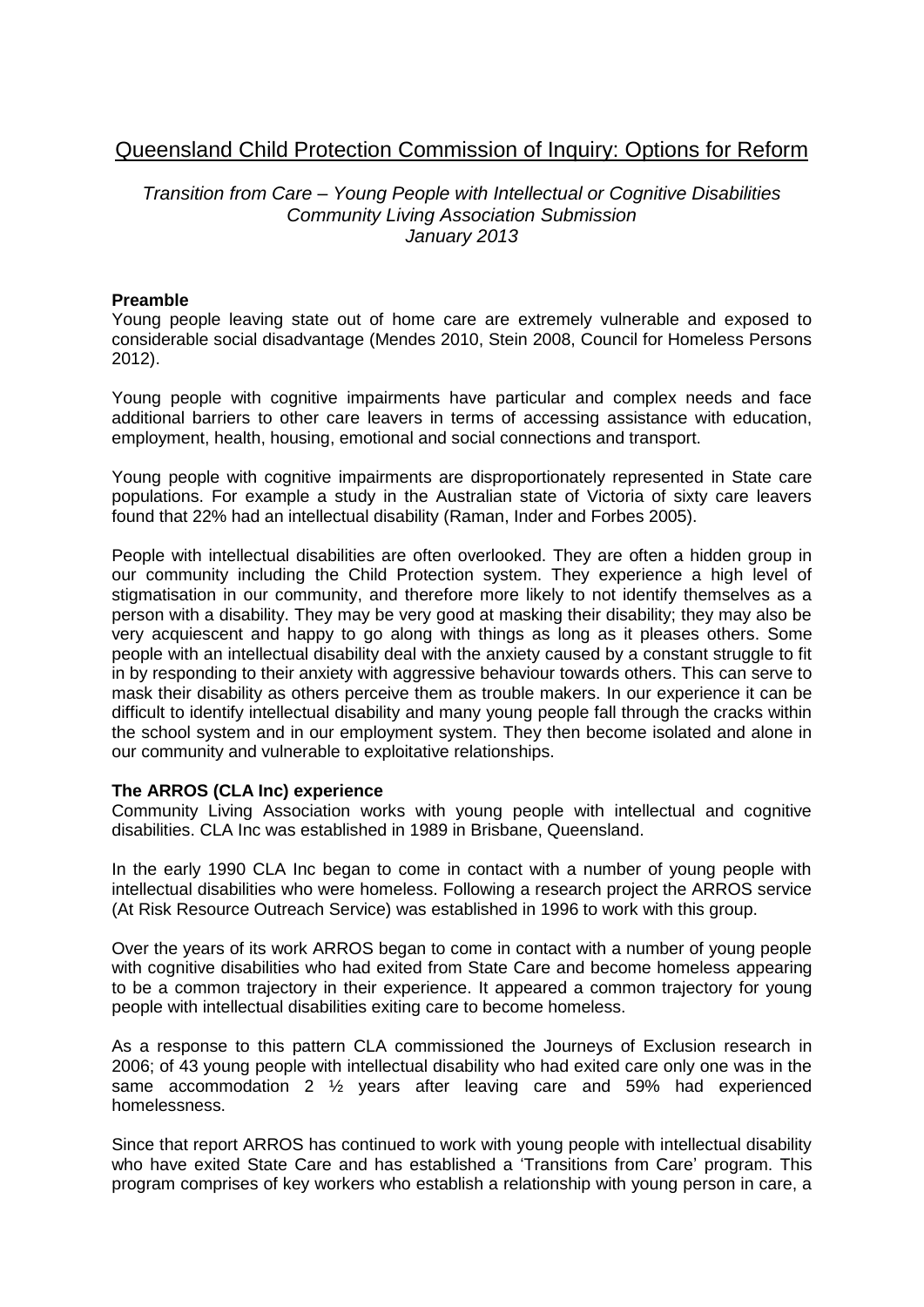volunteer mentor program, and is also beginning to develop a number of supported accommodation options.

The issues and recommendations in this submission are drawn from these work experience.

### *Issue*

#### **Family of Origin**

An extremely high percentage of young people leaving care will seek out family of origin for reconnection, social support, housing etc.

However there are situations where family of origin are unable to offer support and may further put the young person at risk. Family of origin may still experience the same issues that originally led the young person to be taken into care. Young people with a cognitive disability may be particularly vulnerable when re-entering a significantly socially marginalised family and social group.

For example:

- $\triangleright$  A young person is told by a relative, of a friend of the relatives they can live with. The young person moves into accommodation with a person they do not know and experiences sexual assault and becomes pregnant.
- $\triangleright$  A young person re-contacts with a relative who introduces her to a friend who suggests a sham marriage to gain Australian residency.
- $\triangleright$  A young person agrees to go home to live with her mother on the promise that mum will find her a boyfriend; the boyfriend is mother's former partner and the young woman becomes pregnant and the man leaves the relationship.

Young people exiting State Care are almost certain to explore family of origin reconnections and perhaps to seek support from them through a combination of welcome from family of origin, search for identity and belonging, and the withdrawal of State support.

It is our view that recontact with family of origin should occur as early and as often as possible (taking into account the wishes of the young person). It is a recontact that should be supported so that the young person has someone with whom they can explore their feelings and expectations about family of origin and strategies to manage those relationships, preferably over a considerable period of time before they leave care. It is our experience that some Child Safety Offices do this well but that some do not or don't do at all. This can be sometimes due to high turnover of staff, caseloads of staff, or other factors.

#### **Recommendation I**

Supporting young people to process feelings and expectations about family of origin is given an extremely high priority during the period of out of home care and transition from care; undertaking a full and open-minded assessment of the strength and limitations of family relationships; and supporting young people to develop skills to establish boundaries and safety skills in relation to family of origin.

Life Histories are one framework which supports young people to build capacity in relation to their family of origin.

#### **Recommendation II**

That Life Story work is undertaken as a matter of importance from when a child is taken into out-of-home care. In our view this work needs to be done by those with the most trusted and consistent relationship with the young person and perhaps backed up by time limited, formal counselling.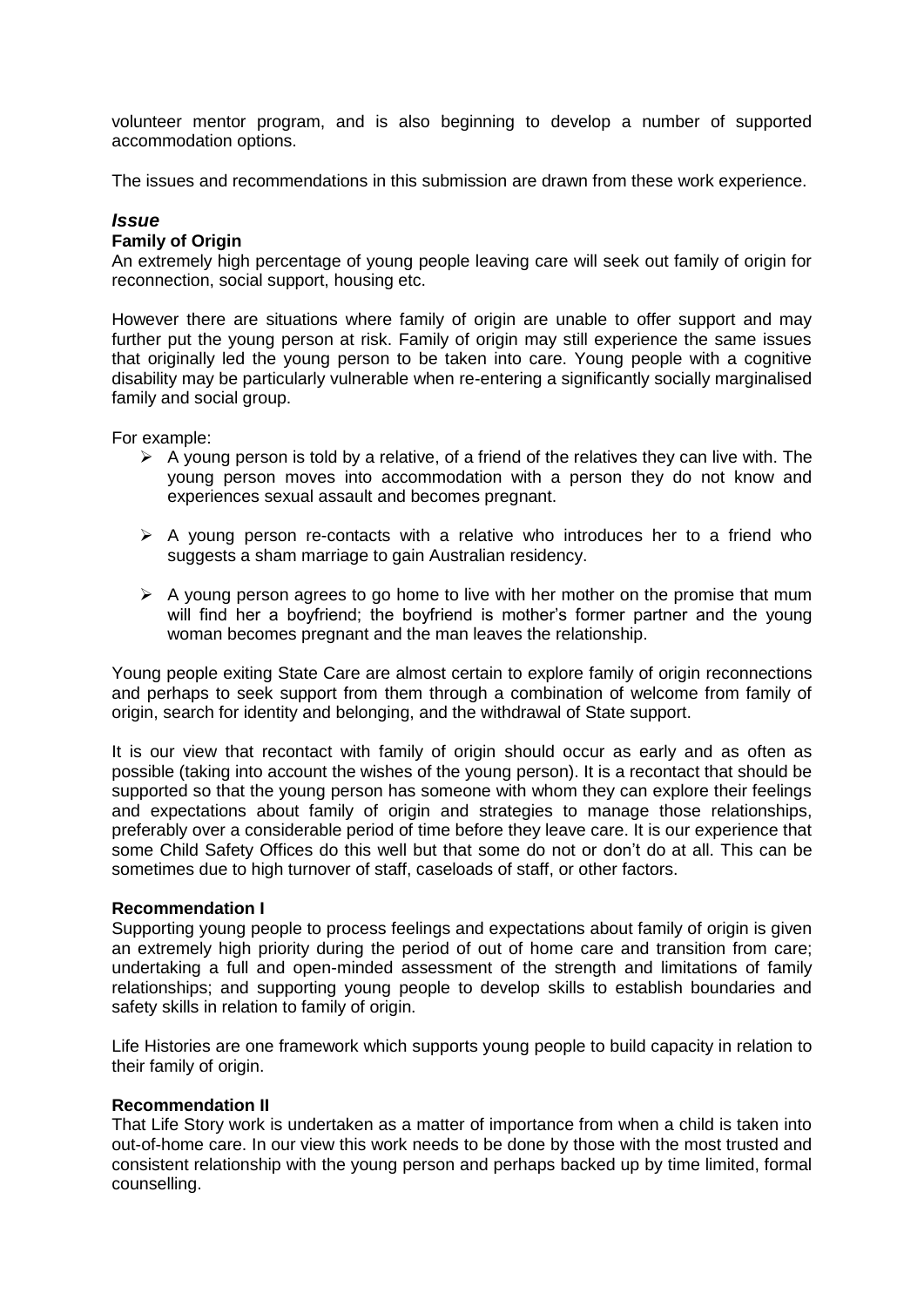# *Issue*

### **Other Significant Relationships**

Research indicates the desirability of having at least one stable adult in a young person's life over pre and post transitions period (Mendez 2012). There are a number of ways of seeking to establish or maintain such relationships. Programs such as ARROS Transitions from Care program offer:

- a. The possibility of a worker maintaining contact with a young person over this period of several years. The ARROS Transitions key workers offer this possibility. In other states there are different arrangements, for example in New South Wales paid Mentors offer a long term relationship which supports transition.
- b. A variety of volunteer mentoring opportunities such as ARROS Transitions from Care Mentoring project, which focus on establishing a volunteer from new or existing relationships who commits to the young person over a period of time (in the ARROS project at least one year).

Additional work done by a transitions project can also support young person to establish work, community, activity or peer links that act as a support over the medium or longer term.

### **Recommendation III**

That transitions programs such as ARROS Transitions and Post Care Support program for young people with an intellectual disability be funded, that they connect with young people several years prior to exit from care and retain contact for several years post exit (15-25 years of age) and that one of the objectives of these programs is to build ongoing supportive unpaid adult relationships in addition to paid relationships. Such relationships development should look to establishing relationships where there is a significant level of commitment to the future welfare of that young person.

# *Issue*

# **Earning and Learning/ Work and Educational Roles**

National and international research confirms the lower than average educational attainment and the poor employment outcomes of young people exiting state care. For example a 2012 Tasmanian report (Tasmanian Commissioner for Children 2012) notes the children in care are:

- five times as likely to be exempted from schooling
- four times likely to be excluded from school as their peers
- three to five times as likely to be below National Minimum Standards on NAPLAN testing

Success in education and employment will be even harder to come by for young people with an intellectual disability or other cognitive or learning disability exiting care. Literacy is a struggle generally because the nature of the disability means there are gaps in their learning. For instance in terms of comprehension, they may be able to read words but struggle to understand their meaning or the meaning of a sentence in a particular context. Numeracy is also a challenge as again they may be able to recognise and identify numbers, but struggle to understand their value and be able to do simple calculations. This compromises their ability to achieve certain life skills, such as managing money, bank accounts, payment of bills, and also impacts on time-management. This can have negative consequences for such things as attaining and maintaining employment. It also is one reason why people with intellectual disabilities are over represented as victims of fraud.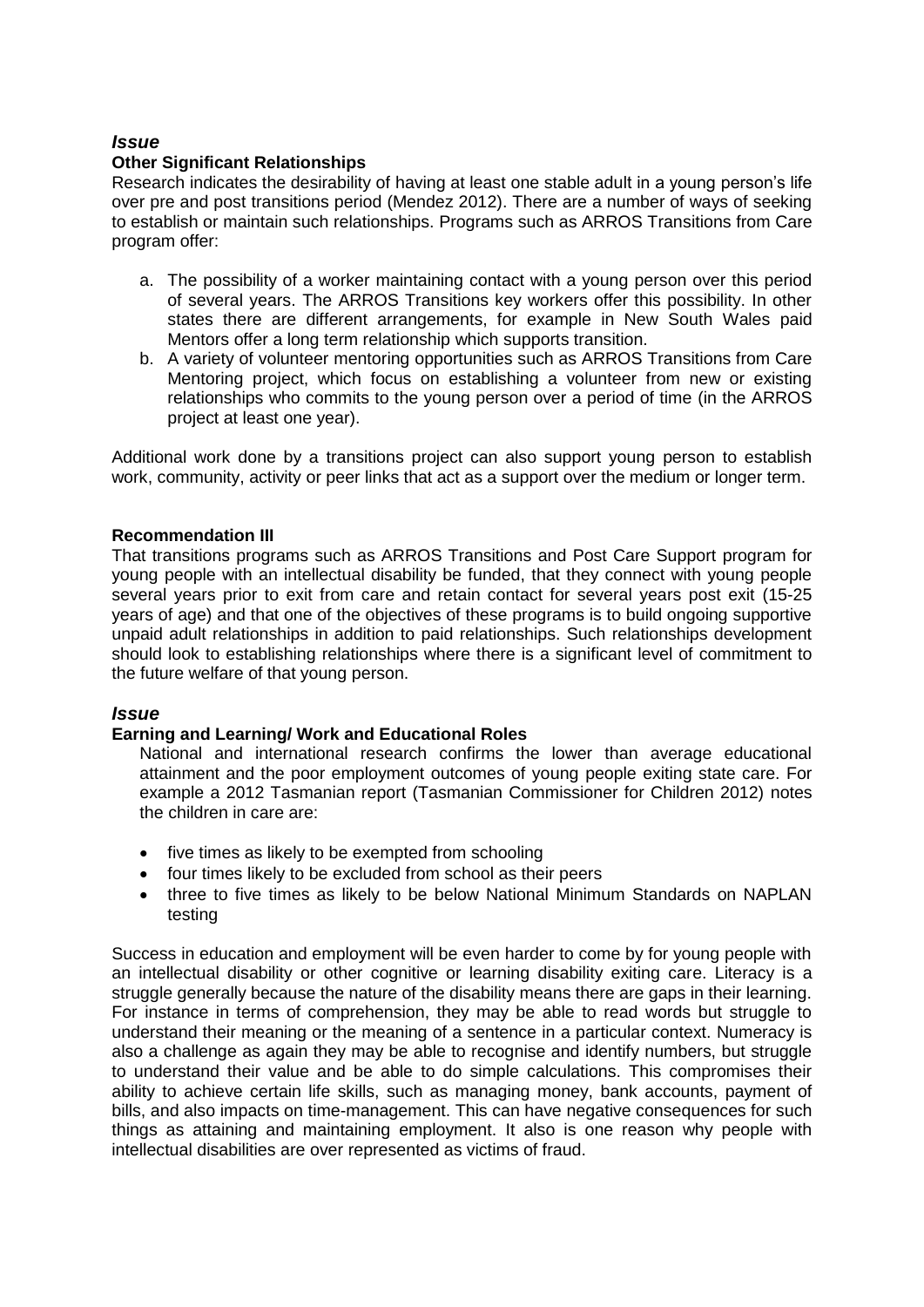Australian Social Trends 2012 points out that only 40.9% of people with intellectual disability participate in the labour market and 16.3% are unemployed (Australian Social Trends/Bureau of Statistics 2012). The Journeys of Exclusion Study 2006 found of 43 young people with intellectual disability who had exited care 94% were unemployed two and a half years after leaving care.

Clearly young people with an intellectual disability exiting care face multiple challenges and consequences in the area of education and employment, feeling the combined effects of (a) having been in care and (b) experiencing an intellectual disability.

In our experience the impact of unemployment on these young people is very destructive; enforced idleness can lead to:

- mental health issues
- substance abuse
- unstable accommodation or homelessness
- connection to criminal justice system as victim or offender or both

Unfortunately it is our experience that employment programs, even disability employment programs have only minimal success in supporting this group of young people into employment. In responding to this issue it is clearly important to focus on building the capacity of young people in care to participate in future earnings. For many young people work habits and skills are developed through early participation in part time work as young adolescents.

#### **Recommendation IV**

That all out of home care situations (foster care/residential) have a strong focus on supporting and encouraging young people in care from the minimum working age to access and participate in part time employment or volunteer roles.

#### **Recommendation V**

In addition to work or volunteer roles young people in care are supported to access sport or other physical activities that build self-esteem, skills, and relationships.

#### **Recommendation VI**

The importance of work is recognised as central to successful transition from care and if other avenues for supporting people with cognitive disabilities who have exited care to find work are unsuccessful that 'a participation payment' be made available to these young people to encourage participation in an activity that benefits them and contributes to society. One option would be to draw such a 'participation payment' from NDIS entitlements where young person is eligible for NDIS payments.

#### *Issue*

#### **Resources and Accommodation** *Accommodation*

Accommodation is one of the key resources necessary to support a young person transitioning from out of home care. Research on the experiences of this group of young people has found them to be particularly vulnerable to homelessness after exiting care (Jackson, O'Connor and Chenoweth 2006; National Youth Commission 2008). Independent living for this group of young people can be very difficult with a high risk of housing breakdown due to factors including social isolation, vulnerability to exploitative others, and a lack of skills in household and financial management.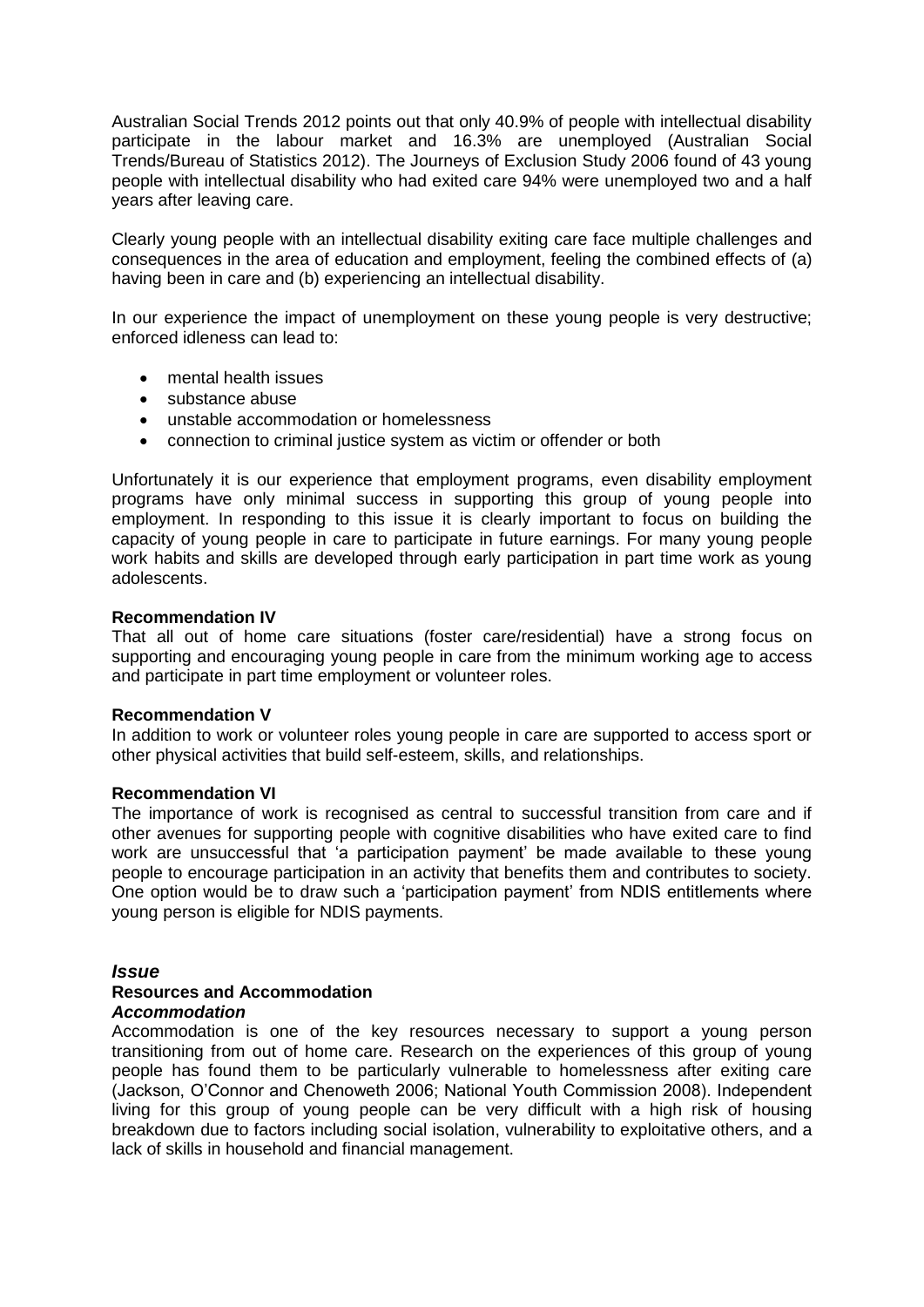Accommodation with support appears to offer greater chance of achieving stability in housing according to Mendez (2012) and the Commissioner for Children Tasmania (2012). These support arrangements can vary, for example...

- young people with visiting support
- young people receiving some live-in support
- young people have access to easily contactable and responsive support

#### **Recommendation VII**

That Child Safety and Department of Housing co-operate to remove barriers to flexibility (e.g. restrictions on who can reside in Department of Housing accommodation) in housing provided by Department of Housing and work with non-government support agencies to develop flexible, innovative and *supported* models of housing for young people exiting care of the State.

#### *Resources*

A number of financial resources are made available to young people exiting Child Safety. These include Transition to Independent Living Allowance (TILA), Transition From Care (TFC), Youth Housing and Reintegration Service (YHARS) and could include Disability Funding e.g. Young People at Risk Exiting Care (YARS) and potentially in future NDIS.

#### TILA/TFC/YHARS

Our concern regarding TILA and TFC payments are that these payments seem poorly targeted; they are often targeted at material possessions e.g. furniture, or short term interventions (a number of counselling sessions). In many cases we have seen the furniture or other material possessions are lost or stolen by others almost immediately and short term counselling has little chance of impacting on the complex context of people's lives.

A better use of these funds could be to link their use to a vision for the young person's future. Such a vision would be aimed at creating a Transition Plan that is individually crafted to the young person and not a Transition Plan that is purely a number of boxes to be ticked. Funds presently poorly targeted could be used to support achievement of the young person's vision and might include support around accommodation, or support around employment.

#### **Recommendation VIII**

Develop transitions plans that are not tick boxes but a personalised vision for the young person and use TILA, TFC and YHARS funds to resource supports to achieve that vision e.g. support in accommodation, support in employment. Engage the young person and any significant others in the development of these plans so their own vision for the future and potential support from others is used as the base for the plan.

# Disability Services Funding/National Disability Insurance Scheme

Whether young people exiting care with intellectual disabilities, other cognitive disabilities, learning disabilities are likely to receive Department of Disability support or receive NDIS support in the future is often not clear cut.

A number of factors may be present which preclude a young person with intellectual disabilities receiving Disability Services support.

These include:

 The young person may have no identification as a person with an intellectual disability and may be hostile to such identification. Not only is intellectual disability an